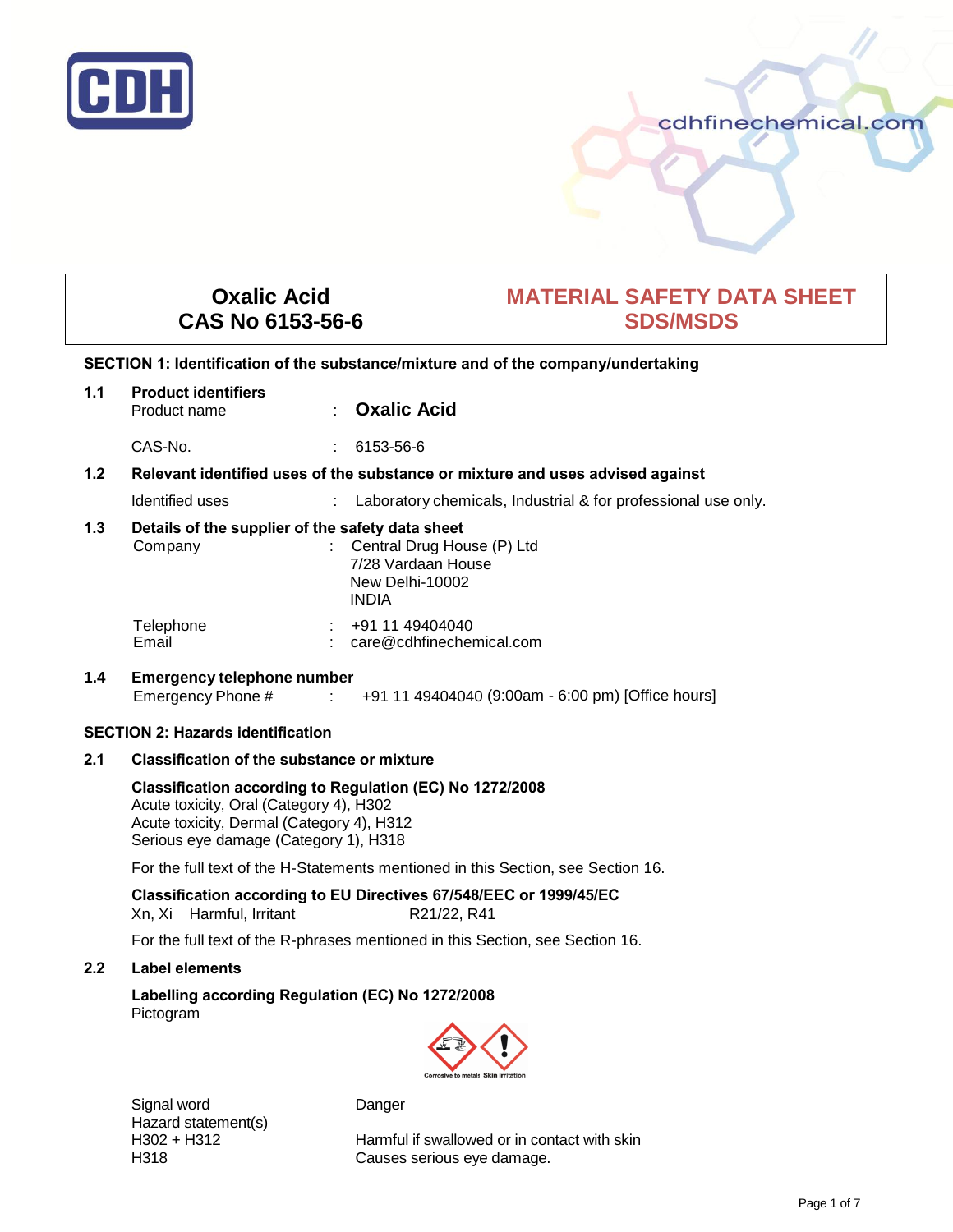Precautionary statement(s) P280 Wear protective gloves/ eye protection/ face protection. P305 + P351 + P338 IF IN EYES: Rinse cautiously with water for several minutes. Remove contact lenses, if present and easy to do. Continue rinsing. Supplemental Hazard none **Statements** 

#### **2.3 Other hazards**

This substance/mixture contains no components considered to be either persistent, bioaccumulative and toxic (PBT), or very persistent and very bioaccumulative (vPvB) at levels of 0.1% or higher.

#### **SECTION 3: Composition/information on ingredients**

#### **3.1 Substances**

| Synonyms         | : Ethanedioic acid |
|------------------|--------------------|
| Formula          | $C_{2H2O4}$ . 2H2O |
| Molecular weight | : $126,07$ g/mol   |
| CAS-No.          | 6153-56-6          |
| EC-No.           | $: 205 - 634 - 3$  |
| Index-No.        | 607-006-00-8       |

# **Hazardous ingredients according to Regulation (EC) No 1272/2008**

| Component             |              | Classification            | Concentration |  |
|-----------------------|--------------|---------------------------|---------------|--|
| Oxalic acid dihydrate |              |                           |               |  |
| CAS-No.               | 6153-56-6    | Acute Tox. 4; Eye Dam. 1; | $\leq$ 100 %  |  |
| EC-No.                | 205-634-3    | H302 + H312, H318         |               |  |
| Index-No.             | 607-006-00-8 |                           |               |  |
|                       |              |                           |               |  |

| Hazardous ingredients according to Directive 1999/45/EC<br>Component |                                        | <b>Classification</b> | Concentration |
|----------------------------------------------------------------------|----------------------------------------|-----------------------|---------------|
| Oxalic acid dihydrate<br>CAS-No.<br>EC-No.<br>Index-No.              | 6153-56-6<br>205-634-3<br>607-006-00-8 | Xn, R21/22 - R41      | $\leq$ 100 %  |

For the full text of the H-Statements and R-Phrases mentioned in this Section, see Section 16

#### **SECTION 4: First aid measures**

#### **4.1 Description of first aid measures**

#### **General advice**

Consult a physician. Show this safety data sheet to the doctor in attendance.

#### **If inhaled**

If breathed in, move person into fresh air. If not breathing, give artificial respiration. Consult a physician.

#### **In case of skin contact**

Wash off with soap and plenty of water. Consult a physician.

#### **In case of eye contact**

Rinse thoroughly with plenty of water for at least 15 minutes and consult a physician.

#### **If swallowed**

Never give anything by mouth to an unconscious person. Rinse mouth with water. Consult a physician.

# **4.2 Most important symptoms and effects, both acute and delayed**

The most important known symptoms and effects are described in the labelling (see section 2.2) and/or in section 11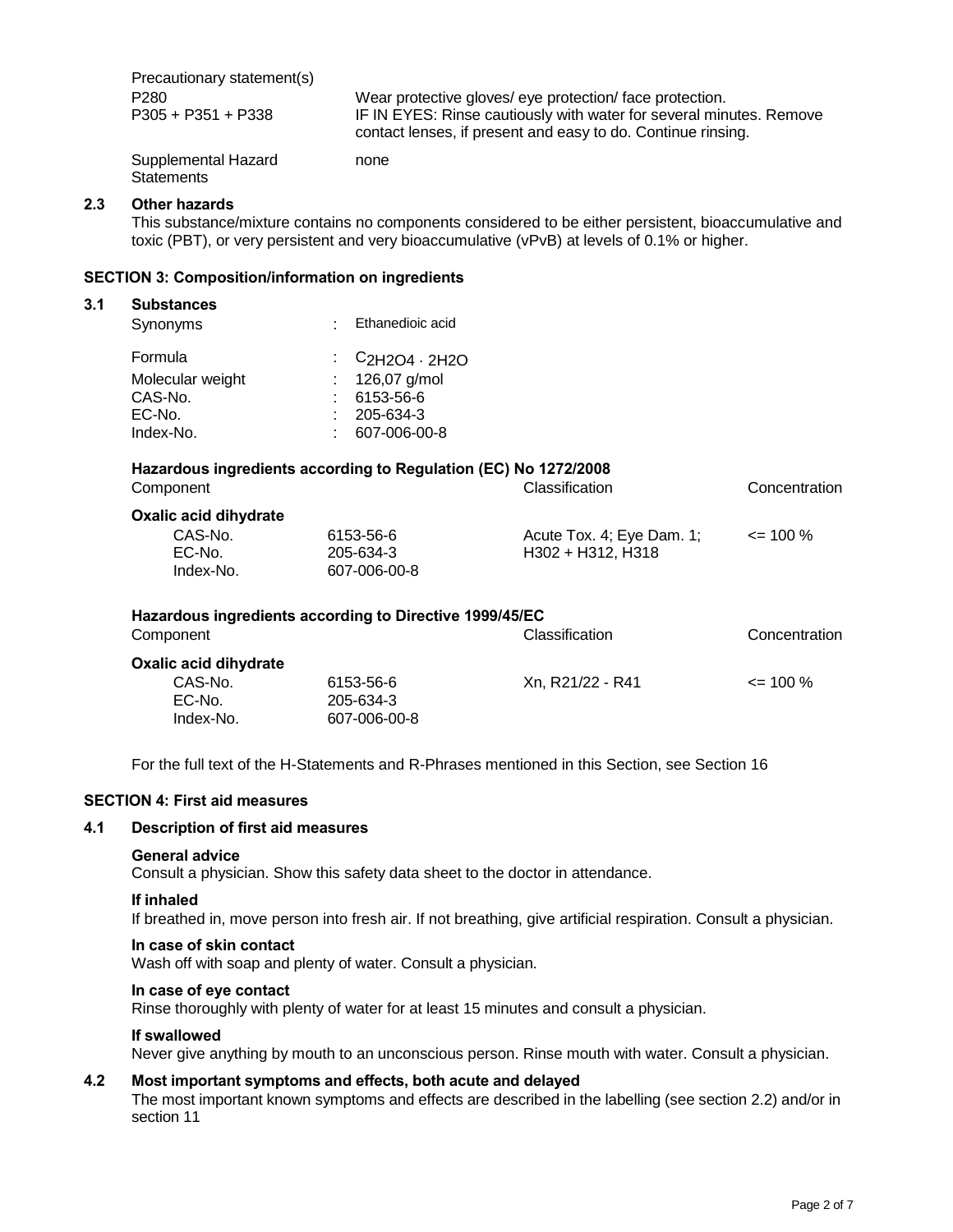**4.3 Indication of any immediate medical attention and special treatment needed** No data available

# **SECTION 5: Firefighting measures**

#### **5.1 Extinguishing media**

- **Suitable extinguishing media**  Use water spray, alcohol-resistant foam, dry chemical or carbon dioxide.
- **5.2 Special hazards arising from the substance or mixture**  Carbon oxides
- **5.3 Advice for firefighters** Wear self-contained breathing apparatus for firefighting if necessary.
- **5.4 Further information** No data available

#### **SECTION 6: Accidental release measures**

- **6.1 Personal precautions, protective equipment and emergency procedures**  Use personal protective equipment. Avoid dust formation. Avoid breathing vapours, mist or gas. Ensure adequate ventilation. Evacuate personnel to safe areas. Avoid breathing dust. For personal protection see section 8.
- **6.2 Environmental precautions** Do not let product enter drains.
- **6.3 Methods and materials for containment and cleaning up**  Pick up and arrange disposal without creating dust. Sweep up and shovel. Keep in suitable, closed containers for disposal.
- **6.4 Reference to other sections** For disposal see section 13.

#### **SECTION 7: Handling and storage**

#### **7.1 Precautions for safe handling**

Avoid contact with skin and eyes. Avoid formation of dust and aerosols. Provide appropriate exhaust ventilation at places where dust is formed. For precautions see section 2.2.

**7.2 Conditions for safe storage, including any incompatibilities**  Store in cool place. Keep container tightly closed in a dry and well-ventilated place.

hygroscopic Storage class (TRGS 510): Non Combustible Solids

#### **7.3 Specific end use(s)**

Apart from the uses mentioned in section 1.2 no other specific uses are stipulated

#### **SECTION 8: Exposure controls/personal protection**

#### **8.1 Control parameters**

**Components with workplace control parameters**

# **8.2 Exposure controls**

## **Appropriate engineering controls**

Handle in accordance with good industrial hygiene and safety practice. Wash hands before breaks and at the end of workday.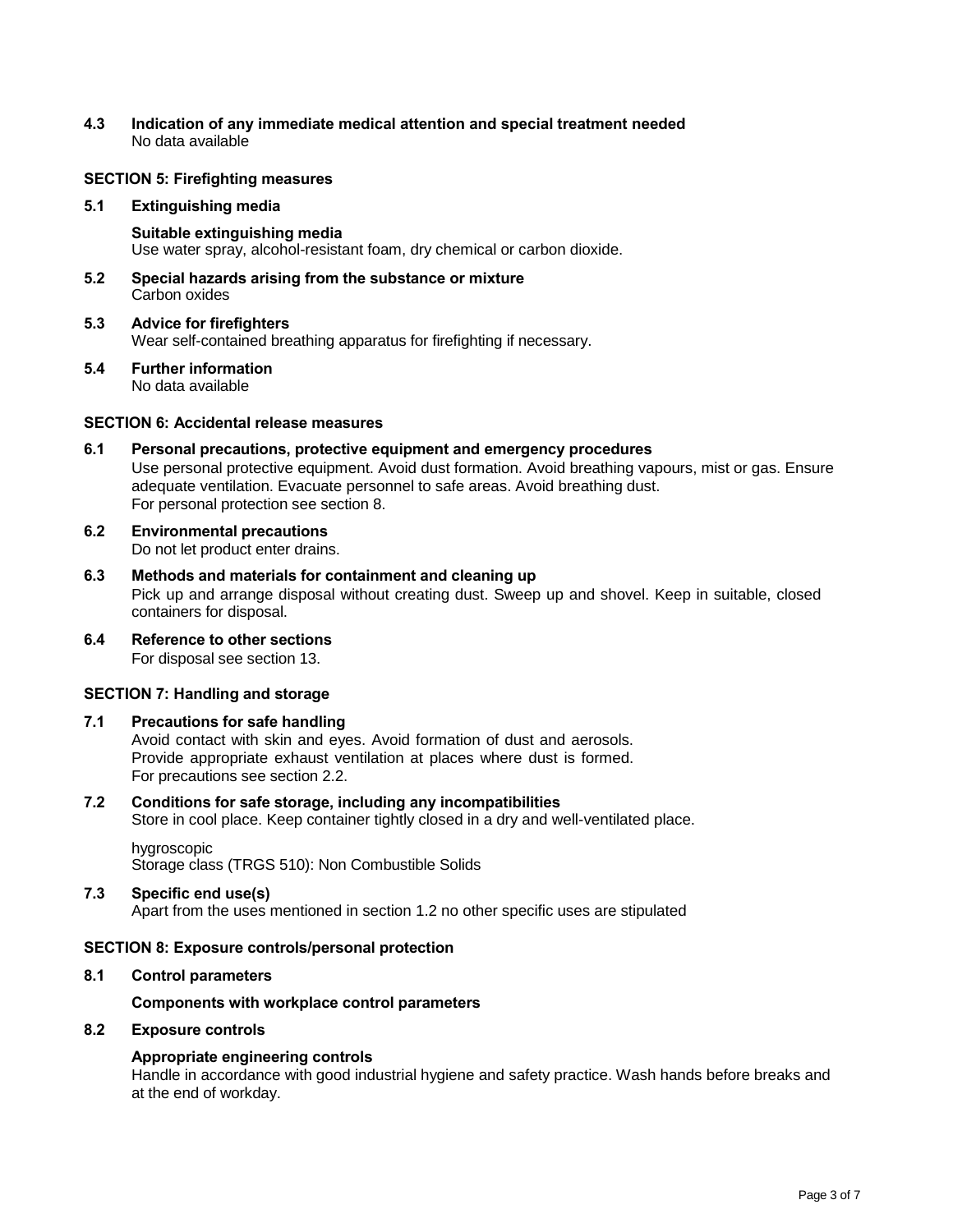# **Personal protective equipment**

#### **Eye/face protection**

Face shield and safety glasses Use equipment for eye protection tested and approved under appropriate government standards such as NIOSH (US) or EN 166(EU).

#### **Skin protection**

Handle with gloves. Gloves must be inspected prior to use. Use proper glove removal technique (without touching glove's outer surface) to avoid skin contact with this product. Dispose of contaminated gloves after use in accordance with applicable laws and good laboratory practices. Wash and dry hands.

#### **Body Protection**

Complete suit protecting against chemicals, The type of protective equipment must be selected according to the concentration and amount of the dangerous substance at the specific workplace.

#### **Respiratory protection**

Where risk assessment shows air-purifying respirators are appropriate use a full-face particle respirator type N100 (US) or type P3 (EN 143) respirator cartridges as a backup to engineering controls. If the respirator is the sole means of protection, use a full-face supplied air respirator. Use respirators and components tested and approved under appropriate government standards such as NIOSH (US) or CEN (EU).

#### **Control of environmental exposure**

Do not let product enter drains.

## **SECTION 9: Physical and chemical properties**

#### **9.1 Information on basic physical and chemical properties**

| a) | Appearance                                         | Form: crystalline<br>Colour: colourless  |
|----|----------------------------------------------------|------------------------------------------|
| b) | Odour                                              | No data available                        |
| c) | <b>Odour Threshold</b>                             | No data available                        |
| d) | рH                                                 | 1 at 126,1 g/l at 25 °C                  |
| e) | Melting point/freezing<br>point                    | Melting point/range: 104 - 106 °C - lit. |
| f) | Initial boiling point and<br>boiling range         | No data available                        |
| g) | Flash point                                        | No data available                        |
| h) | Evaporation rate                                   | No data available                        |
| i) | Flammability (solid, gas)                          | No data available                        |
| j) | Upper/lower<br>flammability or<br>explosive limits | No data available                        |
| k) | Vapour pressure                                    | $<$ 0,01 hPa at 20 °C                    |
| I) | Vapour density                                     | No data available                        |
|    | m) Relative density                                | No data available                        |
| n) | Water solubility                                   | ca.126,1 g/l at 20 °C                    |
| O) | Partition coefficient: n-<br>octanol/water         | log Pow: -0,81                           |
| p) | Auto-ignition<br>temperature                       | No data available                        |
| q) | Decomposition<br>temperature                       | No data available                        |
| r) | Viscosity                                          | No data available                        |
| s) | <b>Explosive properties</b>                        | No data available                        |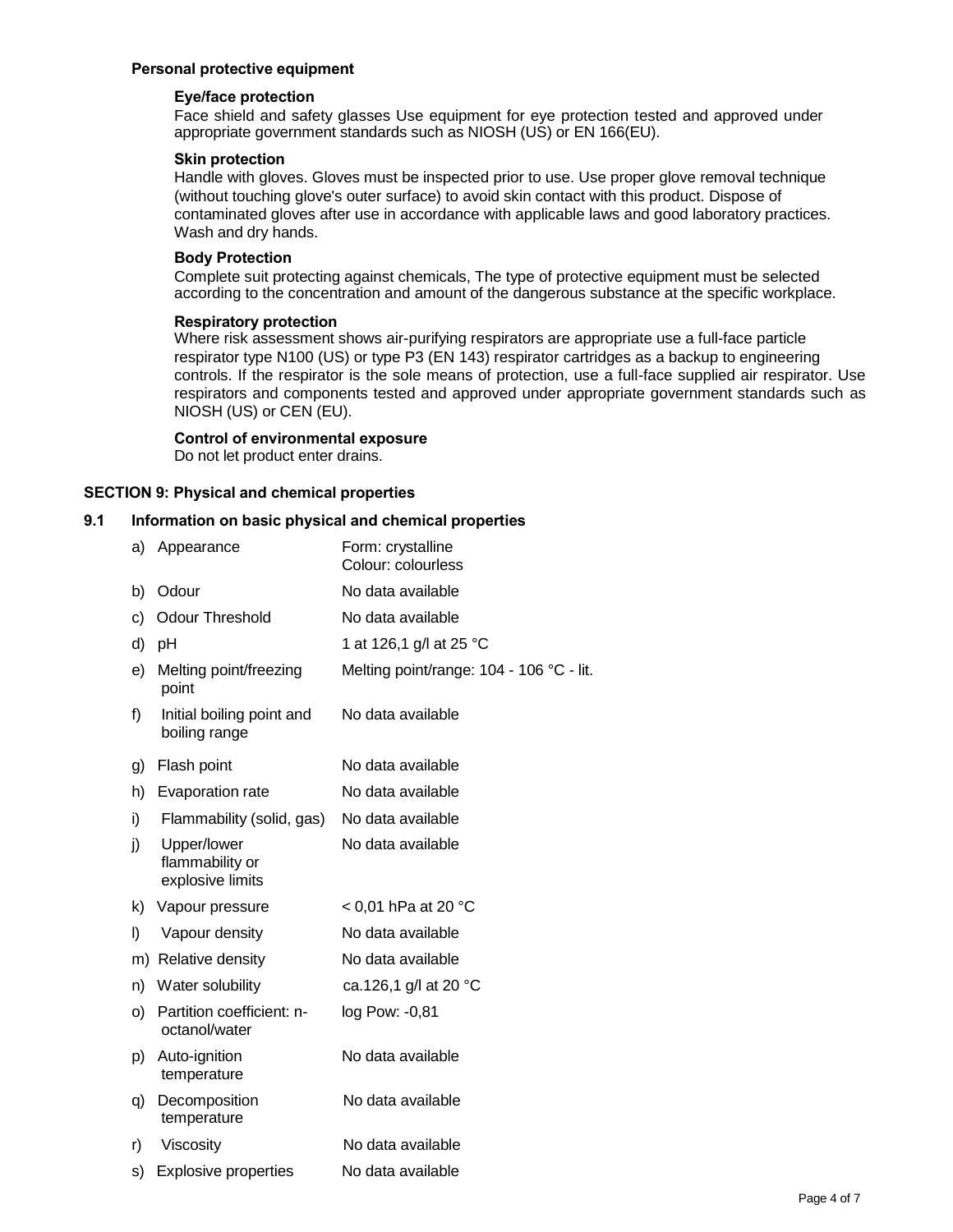t) Oxidizing properties No data available

#### **9.2 Other safety information**

Bulk density 0,90 g/l

#### **SECTION 10: Stability and reactivity**

# **10.1 Reactivity**

No data available

- **10.2 Chemical stability**  Stable under recommended storage conditions.
- **10.3 Possibility of hazardous reactions**  No data available
- **10.4 Conditions to avoid**  Avoid moisture.
- **10.5 Incompatible materials**  Bases, Metals, Acid chlorides, Alkali metals
- **10.6 Hazardous decomposition products**  Other decomposition products - No data available In the event of fire: see section 5

## **SECTION 11: Toxicological information**

#### **11.1 Information on toxicological effects**

**Acute toxicity**  LD50 Oral - Rat - 1.080 mg/kg

#### **Skin corrosion/irritation**

Skin - Rabbit Result: Mild skin irritation

# **Serious eye damage/eye irritation**

Eyes - Rabbit Result: Risk of serious damage to eyes.

(OECD Test Guideline 405)

#### **Respiratory or skin sensitisation**  No data available

## **Germ cell mutagenicity**

Result: Not mutagenic in Ames Test Histidine reversion (Ames)

#### **Carcinogenicity**

IARC: No component of this product present at levels greater than or equal to 0.1% is identified as probable, possible or confirmed human carcinogen by IARC.

#### **Reproductive toxicity**

Possible risk of congenital malformation in the fetus.

#### **Specific target organ toxicity - single exposure**  No data available

**Specific target organ toxicity - repeated exposure**  No data available

# **Aspiration hazard**

No data available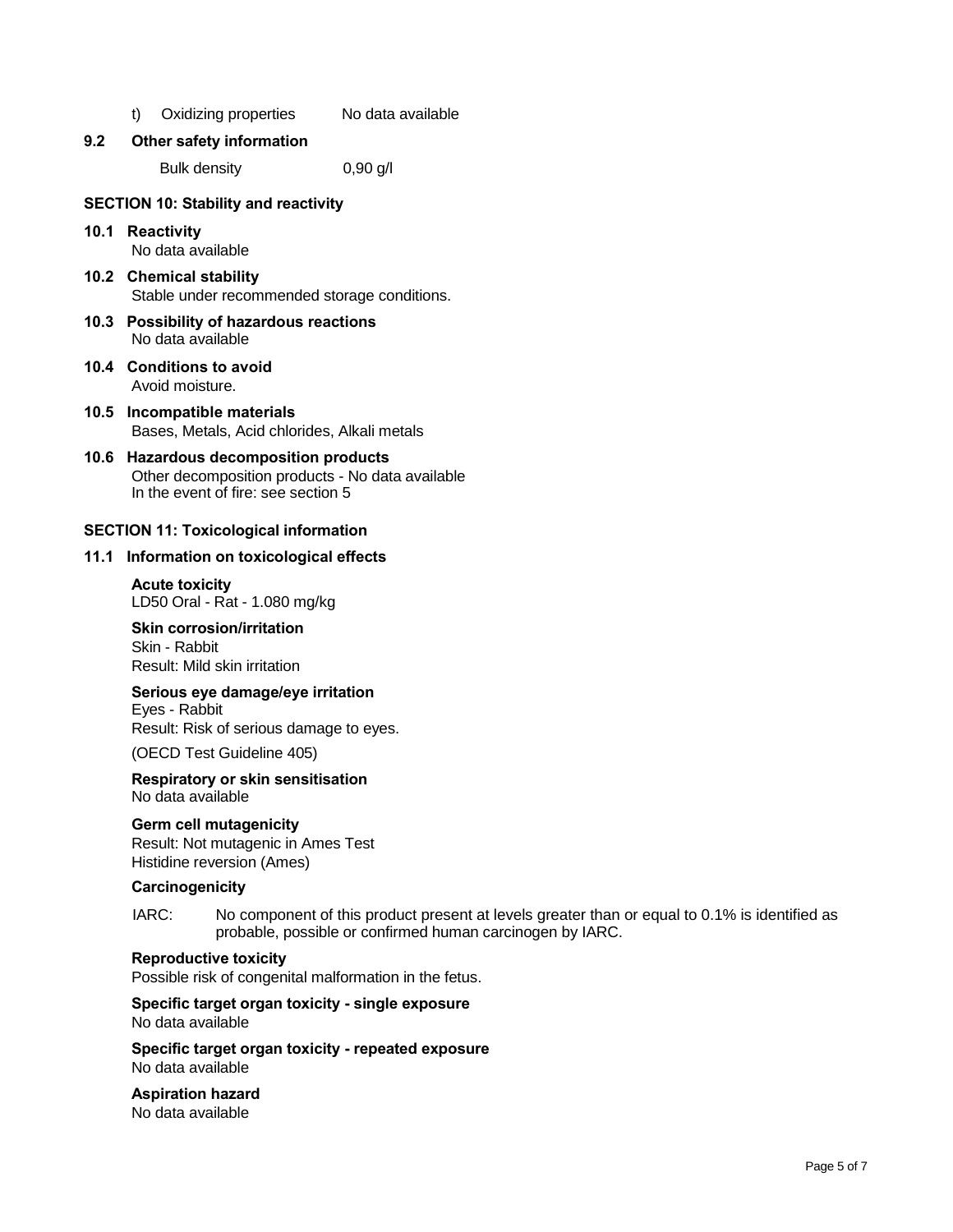# **Additional Information**

RTECS: Not available

Effects due to ingestion may include:, Nausea, Vomiting, Local irritation Inhalation may provoke the following symptoms:, Cough, Shortness of breath Kidney injury may occur., Cardiovascular effects.

# **SECTION 12: Ecological information**

# **12.1 Toxicity**

Toxicity to fish LC50 - Leuciscus idus (Golden orfe) - 160 mg/l - 48 h Toxicity to daphnia and EC50 - Daphnia magna (Water flea) - 137 mg/l - 48 h other aquatic invertebrates

- **12.2 Persistence and degradability**  Biodegradability
- **12.3 Bioaccumulative potential**  No data available
- **12.4 Mobility in soil**

No data available

#### **12.5 Results of PBT and vPvB assessment**

This substance/mixture contains no components considered to be either persistent, bioaccumulative and toxic (PBT), or very persistent and very bioaccumulative (vPvB) at levels of 0.1% or higher.

# **12.6 Other adverse effects**

No data available

## **SECTION 13: Disposal considerations**

# **13.1 Waste treatment methods**

## **Product**

Dissolve or mix the material with a combustible solvent and burn in a chemical incinerator equipped with an afterburner and scrubber. Offer surplus and non-recyclable solutions to a licensed disposal company.

# **Contaminated packaging**

Dispose of as unused product.

## **SECTION 14: Transport information**

| 14.1 UN number<br>ADR/RID: -       |                                                                                                            | $IMDG: -$                 | IATA: -  |
|------------------------------------|------------------------------------------------------------------------------------------------------------|---------------------------|----------|
| IMDG:<br>IATA:                     | 14.2 UN proper shipping name<br>ADR/RID: Not dangerous goods<br>Not dangerous goods<br>Not dangerous goods |                           |          |
| ADR/RID: -                         | 14.3 Transport hazard class(es)                                                                            | $IMDG: -$                 | IATA: -  |
| 14.4 Packaging group<br>ADR/RID: - |                                                                                                            | $IMDG: -$                 | IATA: -  |
| ADR/RID: no                        | 14.5 Environmental hazards                                                                                 | IMDG Marine pollutant: no | IATA: no |
| No data available                  | 14.6 Special precautions for user                                                                          |                           |          |

## **SECTION 15: Regulatory information**

This safety datasheet complies with the requirements of Regulation (EC) No. 1907/2006.